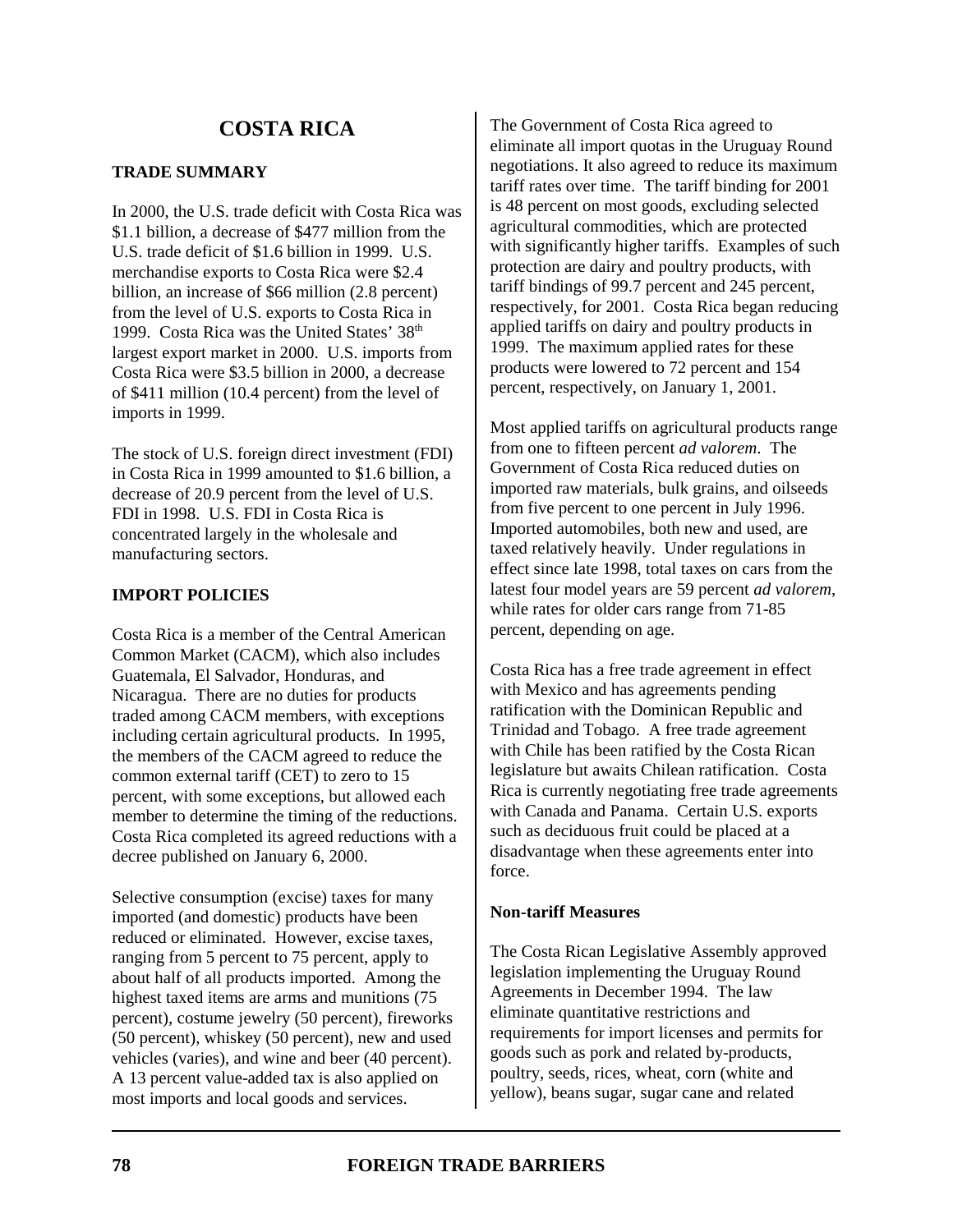products, dairy products, and coffee. The import permits in many cases have been replaced by tariffs as a result of the Uruguay Round negotiations.

Importers of U.S. rice and onions have occasionally experienced difficulty gaining entry for their shipments, despite payment of the maximum bound rate tariff. There have been allegations that officials of the Ministry of Agriculture have used excessively strict quality standards or delayed issuance of standard sanitary/phytosanitary documentation to assist domestic farmers facing difficulties with low world prices. The shipments have eventually been allowed to enter, but the delays have led to lost earnings by the shipments' owners. Difficulties with rice shipments revealed the existence of a Costa Rican law that required rice mills to purchase rough rice only from producers and not from intermediaries. The Government has since overturned that law, although problems remain with respect to delays in processing of sanitary/phytosanitary documentation. U.S. industry estimates that it could increase rice exports by \$5-25 million if current barriers to rice were removed.

Costa Rican customs procedures have long been complex and bureaucratic. The general customs law passed in 1995 formalized reforms aimed at streamlining customs procedures, and much of the necessary processing is now accomplished electronically. Also, Costa Rica has been implementing the WTO Agreement on Customs Valuation since the start of 2000. However, the U.S. business community continues to press for quicker and more streamlined processes.

#### **STANDARDS, TESTING, LABELING AND CERTIFICATION**

Costa Rican law requires exclusive use of the metric system, but in practice Costa Rican officials do not challenge U.S. and European commercial and product standards. The system of standards is not uniformly implemented in Costa

Rica in part due to a lack of adequate laboratory equipment and funds.

#### **GOVERNMENT PROCUREMENT**

Costa Rica's government procurement system is based on the Law of Administrative Contracting (Law No. 7494), a reform to the Costa Rican Financial Administration Law which came into effect in May 1996. Government entities or ministries with a regular annual budget of more than 900 million colones (\$2.84 million as of the beginning of 2001) ordinarily must publish public tenders in the official newspaper (La Gaceta) for purchases over 45 million colones (\$142,000). These entities may make purchases between 6 million colones and 45 million colones (\$19,000- \$142,000) through tenders circulated to suppliers on pre-approved lists. Foreign firms may participate in public tenders and be registered as pre-approved suppliers. Costa Rica is not a signatory of the WTO Agreement on Government **Procurement** 

## **EXPORT SUBSIDIES**

Incentives for non-traditional exports, including the tax credit certificates (CATs) and tax holidays, were phased out in 1999. Tax holidays are still available for investors in free trade zones, unless tax credits are available in an investor's home country for taxes paid in Costa Rica. However, tax holidays are scheduled to expire in 2003 in accordance with Costa Rica's obligations under the WTO Subsidies agreement.

## **INTELLECTUAL PROPERTY RIGHTS PROTECTION**

Costa Rica is a signatory of all major international agreements and conventions on trademarks, copyrights, and patent protection. Costa Rica became a member of the World Intellectual Property Organization (WIPO) in 1980. Costa Rica's National Assembly approved seven new laws at the end of 1999 for the purposes of bringing the country's legal framework into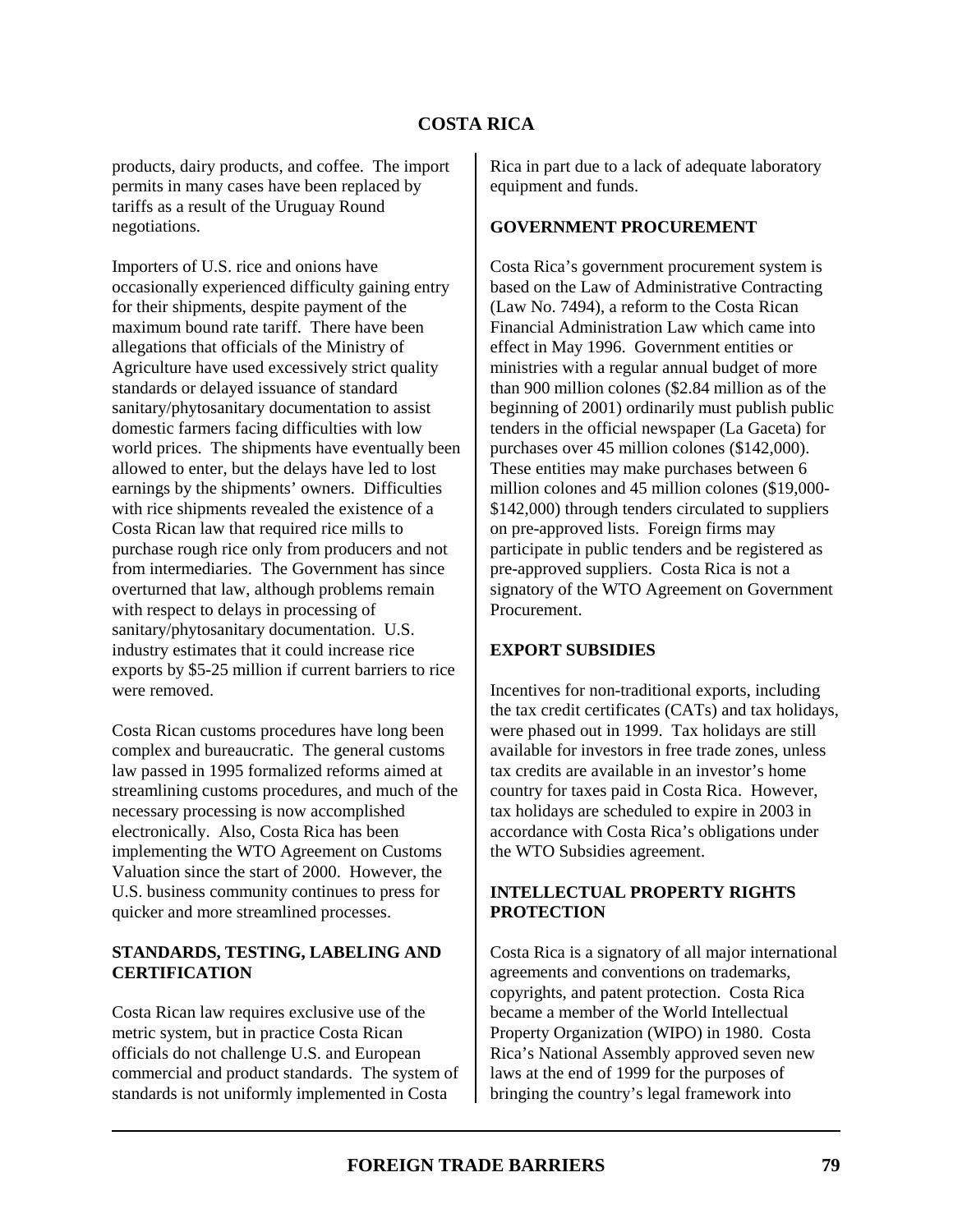compliance with the World Trade Organization's TRIPS Agreement. Legislation governing enforcement of intellectual property rights and establishing criminal penalties for commercialscale trademark and copyright violations was passed in 2000. A report prepared by the International Intellectual Property Alliance (IIPA) estimates that copyright infringements in Costa Rica of business software, motion pictures and sound recordings cost U.S. firms \$14.2 million in 2000. During 2000, Costa Rica was on the Special 301 Watch List.

#### **Copyrights**

Costa Rican copyright law is generally adequate, but not uniformly enforced. The copyright regime was revised in 1994 to provide specific protection for computer software and in 1999 to protect integrated circuit designs. The National Assembly ratified the WIPO Copyright Treaty and the Performances and Phonograms Treaty at the end of 1999. Piracy of satellite transmissions by the domestic cable television industry has been curtailed, but some apartment buildings and hotels, particularly in areas not served by major cable service providers, continue to engage in satellite signal piracy. Piracy of video recording and computer software is also widespread, although some progress has been made in reducing such practices. Video piracy has also been reduced over the last few years. The IIPA continues to believe that criminal sanctions and enforcement actions are inadequate and fail to deter intellectual property violators.

#### **Patents**

The Legislative Assembly ratified the Paris Convention for the Protection of Industrial Property in 1995. However, Costa Rican patent law remained deficient in several key areas. Patents were available for a non-extendable 12 year term from the date of grant. In the case of products deemed to be in the "public interest," such as pharmaceuticals, agricultural chemicals, fertilizers, and food and beverage products, the

term of protection was only one year from the date of grant. Reforms to the new patent law, passed at the end of 1999, are intended to bring Costa Rica in line with its obligations in the WTO. The law, as reformed, extends full twenty-year patent protection terms for all inventions, including those "in the public interest."

#### **Trademarks**

Counterfeiting of well-known trademarks is widespread. Legal recourse against these practices in Costa Rica is available, but may require protracted and costly litigation. Costa Rica signed the Central American Convention for the Protection of Trademarks in 1994. A protocol amending the Convention to bring it into compliance with the TRIPS Agreement was ratified in late 1999. The Costa Rican Textiles Chamber, representing trademark owners in the garment industry, was instrumental in passage of legislation in 2000 that established criminal sanctions for commercial-scale trademark violations.

#### **SERVICES BARRIERS**

State monopolies cover: insurance; telecommunications; energy distribution; petroleum distribution and marketing to the retail level; and railroad transportation. In addition, there are restrictions (such as Costa Rican registration and long-term residency requirements) on the participation of foreign companies in some private sector activities, such as customs handling, medical services, and other professions. Wholesalers must have resided in Costa Rica for 10 years and have conducted business there for three years.

In 1999, Costa Rica ratified its commitments under the 1997 WTO Financial Services Agreement and accepted the Fifth Protocol of the GATS. Under this agreement, Costa Rica committed to allow foreign financial service providers to establish 100 percent owned bank subsidiaries in Costa Rica to provide lending and